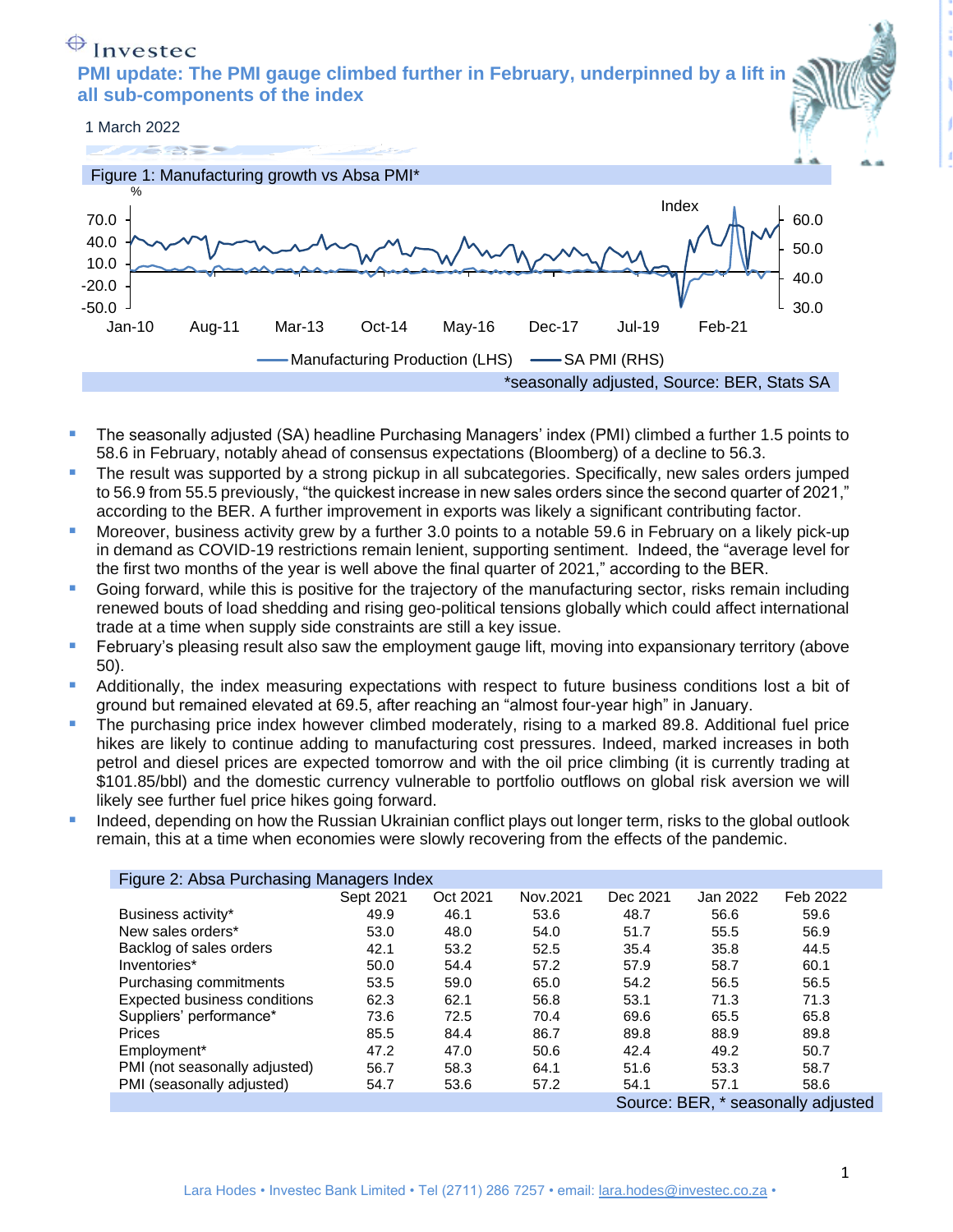## $\bigoplus$  Invested **PMI update: The PMI gauge climbed further in February, underpinned by a lift in all sub-components of the index**



1 March 2022

Important Disclaimer – please read

For the purposes of this disclaimer, Investec shall include Investec Bank Limited, its ultimate holding company, a subsidiary (or a subsidiary of a subsidiary) of that entity, a holding company of that entity or any other subsidiary of that holding company, and any affiliated entity of any such entities. "Investec Affiliates" shall mean any directors, officers, representatives, employees, advisers or agents of any part of Investec.

The information and materials presented in this report are provided to you solely for general information and should not be considered as an offer or solicitation of an offer to sell, buy or subscribe to any securities or any derivative instrument or any other rights pertaining thereto.

The information in this report has been compiled from sources believed to be reliable, but neither Investec nor any Investec Affiliates accept liability for any loss arising from the use hereof or makes any representations as to its accuracy and completeness. Any opinions, forecasts or estimates herein constitute a judgement as at the date of this report. There can be no assurance that future results or events will be consistent with any such opinions, forecasts or estimates. Past performance should not be taken as an indication or guarantee of future performance, and no representation or warranty, express or implied is made regarding future performance. The information in this report and the report itself is subject to change without notice. This report as well as any other related documents or information may be incomplete, condensed and/or may not contain all material information concerning the subject of the report; its accuracy cannot be guaranteed. There is no obligation of any kind on Investec or any Investec Affiliates to update this report or any of the information, opinions, forecasts or estimates contained herein.

Investec (or its directors, officers or employees) may, to the extent permitted by law, own or have a position or interest in the financial instruments or services referred to herein, and may add to or dispose of any such position or may make a market or act as a principal in any transaction in such financial instruments. Investec (or its directors, officers or employees) may, to the extent permitted by law, act upon or use the information or opinions presented herein, or research or analysis on which they are based prior to the material being published. Investec may have issued other reports that are inconsistent with, and reach different conclusions from, the information presented in this report. Those reports reflect the different assumptions, views and analytical methods of the analysts who prepared them. The value of any securities or financial instruments mentioned in this report can fall as well as rise. Foreign currency denominated securities and financial instruments are subject to fluctuations in exchange rates that may have a positive or adverse effect on the value, price or income of such securities or financial instruments. Certain transactions, including those involving futures, options and other derivative instruments, can give rise to substantial risk and are not suitable for all investors.

This report does not contain advice, except as defined by the Corporations Act 2001 (Australia). Specifically, it does not take into account the objectives, financial situation or needs of any particular person. Investors should not do anything or forebear to do anything on the basis of this report. Before entering into any arrangement or transaction, investors must consider whether it is appropriate to do so based on their personal objectives, financial situation and needs and seek financial advice where needed.

No representation or warranty, express or implied, is or will be made in relation to, and no responsibility or liability is or will be accepted by Investec or any Investec Affiliates as to, or in relation to, the accuracy, reliability, or completeness of the contents of this report and each entity within Investec (for itself and on behalf of all Investec Affiliates) hereby expressly disclaims any and all responsibility or liability for the accuracy, reliability and completeness of such information or this research report generally.

The securities or financial instruments described herein may not have been registered under the US Securities Act of 1933, and may not be offered or sold in the United States of America or to US persons unless they have been registered under such Act, or except in compliance with an exemption from the registration requirements of such Act. US entities that are interested in trading securities listed in this report should contact a US registered broker dealer.

For readers of this report in South Africa: this report is produced by Investec Bank Limited, an authorised financial services provider and a member of the JSE Limited.

For readers of this report in United Kingdom and Europe: this report is produced by Investec Bank Plc ("IBP") and was prepared by the analyst named in this report. IBP is authorised by the Prudential Regulation Authority and regulated by the Financial Conduct Authority and the Prudential Regulation Authority and is a member of the London Stock Exchange. This report is not intended for retail clients and may only be issued to professional clients and eligible counterparties, and investment professionals as described in S19 of the Financial Services and Markets Act 2000 (Financial Promotions) Order 2005.

For readers of this report in Ireland: this report is produced by Investec Bank plc (Irish Branch) and was prepared by the analyst named in this report. Investec Bank plc (Irish Branch) is authorised by the Prudential Regulation Authority in the United Kingdom and is regulated by the Central Bank of Ireland for conduct of business rules.

For readers of this report in Australia: this report is issued by Investec Australia Limited, holder of Australian Financial Services License No. 342737 only to 'Wholesale Clients' as defined by S761G of the Corporations Act 2001.